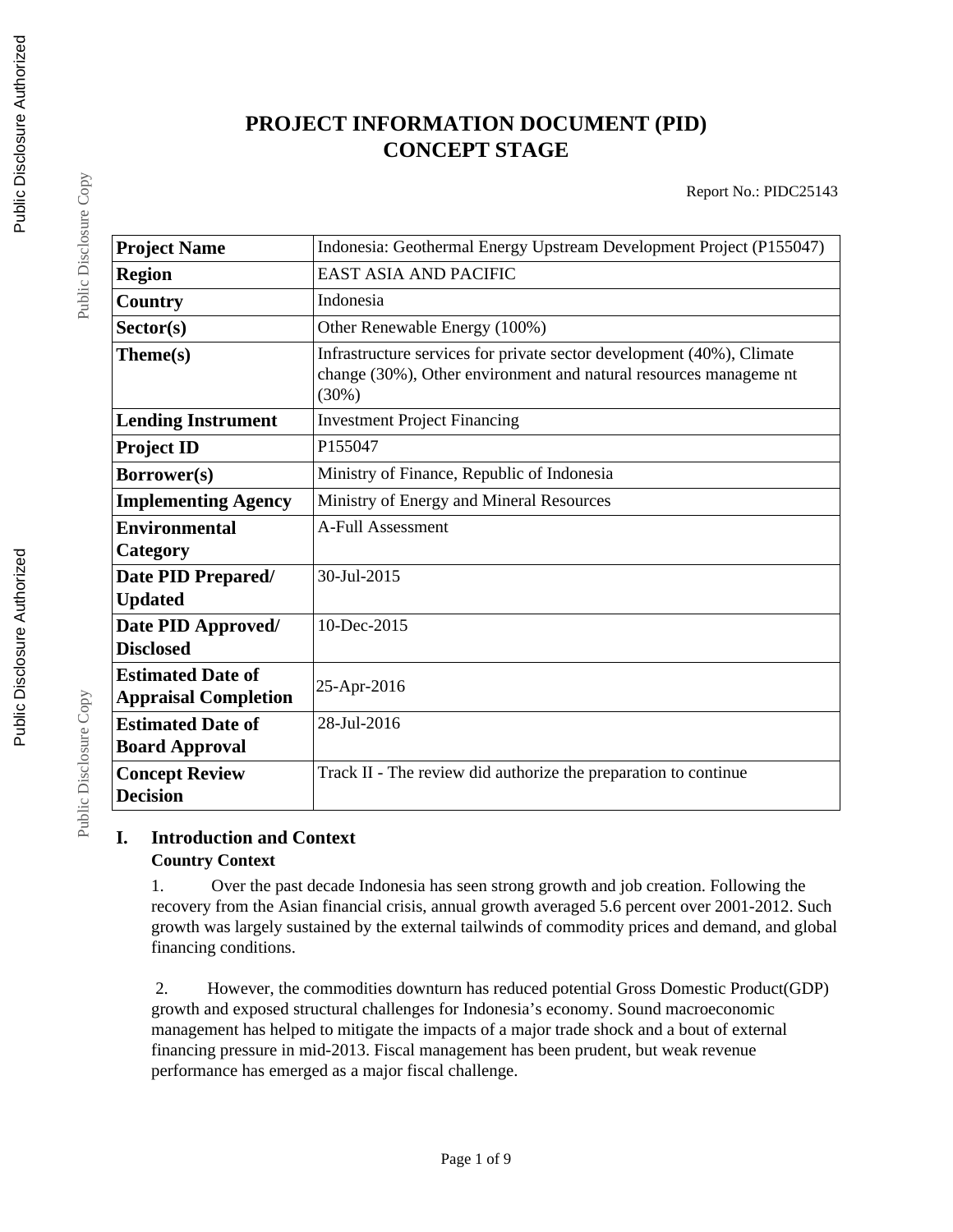3. Much-needed increases in development spending, notably infrastructure - though below budgeted levels - remain in prospect. The Government of Indonesia (GoI) will need to respond to lower-than-budgeted revenue growth, partly stemming from the negative impact of lower global oil and gas prices on the Indonesian economy. Within this context, sustained capital spending will be critical to unlocking Indonesia's development potential in the years to come.

#### **Sectoral and Institutional Context**

4. Indonesia's rapid economic growth – and with that poverty reduction and shared prosperity efforts – has been fueled by an ever-expanding power sector. Sustained increases in electricity consumption (with average annual demand growth of 7.8 percent between 2009 and 2013) are linked with economic growth, urbanization and subsidized electricity tariffs. Installed generation capacity was 50.9 GW as of end-2014, excluding captive generation. Nearly 78 percent of installed capacity is in Java and the remaining capacity is unconnected grids in major islands, and hundreds of isolated mini-grids in rural, remote areas on Java-Bali and outer islands.

 5. PT Perusahaan Listrik Negara (PLN), the national power company, supplies consumers through its own generation and purchases from private Independent Power Producers (IPPs) and Public Private Partnership generation (PPU). Some consumers, mainly industries, have captive power plants – an estimated at 2.7 GW in 2013.

 6. High electricity demand is a key development challenge. After a period of surplus in power generation caused by the impact of the Asian Financial Crisis, electricity supply experienced shortages as PLN faced difficulties in mobilizing sufficient power generation investments to catch up with demand growth. PLN's financial position, which had already weakened due to the crisis, further deteriorated as a result of the dramatic increase in oil prices on the international market from 2002 to 2008.

 7. PLN not only struggled to invest, but required growing government subsidies to keep operating a system highly dependent on petroleum products in order to meet its public service obligation. Private sector investment came to a halt under the combined effect of capital flight from emerging markets, and the institutional turmoil that followed the repeal of the 2002 Electricity Law by the Constitutional Court in Indonesia. Supply barely managed to keep up with increasing demand; brownouts and load shedding impacted economic growth and affected even ordinary consumers.

 8. To help meet demand, GoI has set a target of installing 4,800MW of geothermal capacity by 2025, where over 90% of the new capacity is to be developed by Independent Power Producers (IPPs) . Roughly one-fourth of the targeted megawatts is scheduled to come on-line as part of the 2015-2019 35GW plan to address the country's most immediate energy needs, leaving the bulk of geothermal investments for the period 2020-2024. The target for commercial operation date tend to conceal the fact that with typically a seven years lead time from exploration to commissioning, much of the preparatory work needs to be undertaken in the very near future. To date, Indonesia's fuel mix - excluding captive generation - shows the dominance of existing coal plants and dependence on oil (53 percent and 12 percent respectively) with a low proportion of renewables (6.5 percent hydro and 4.4 percent geothermal).

 9. Geothermal power is one of the best options to diversify Indonesia's energy mix. It is a baseload generation technology not subject to the intermittency and variability associated with most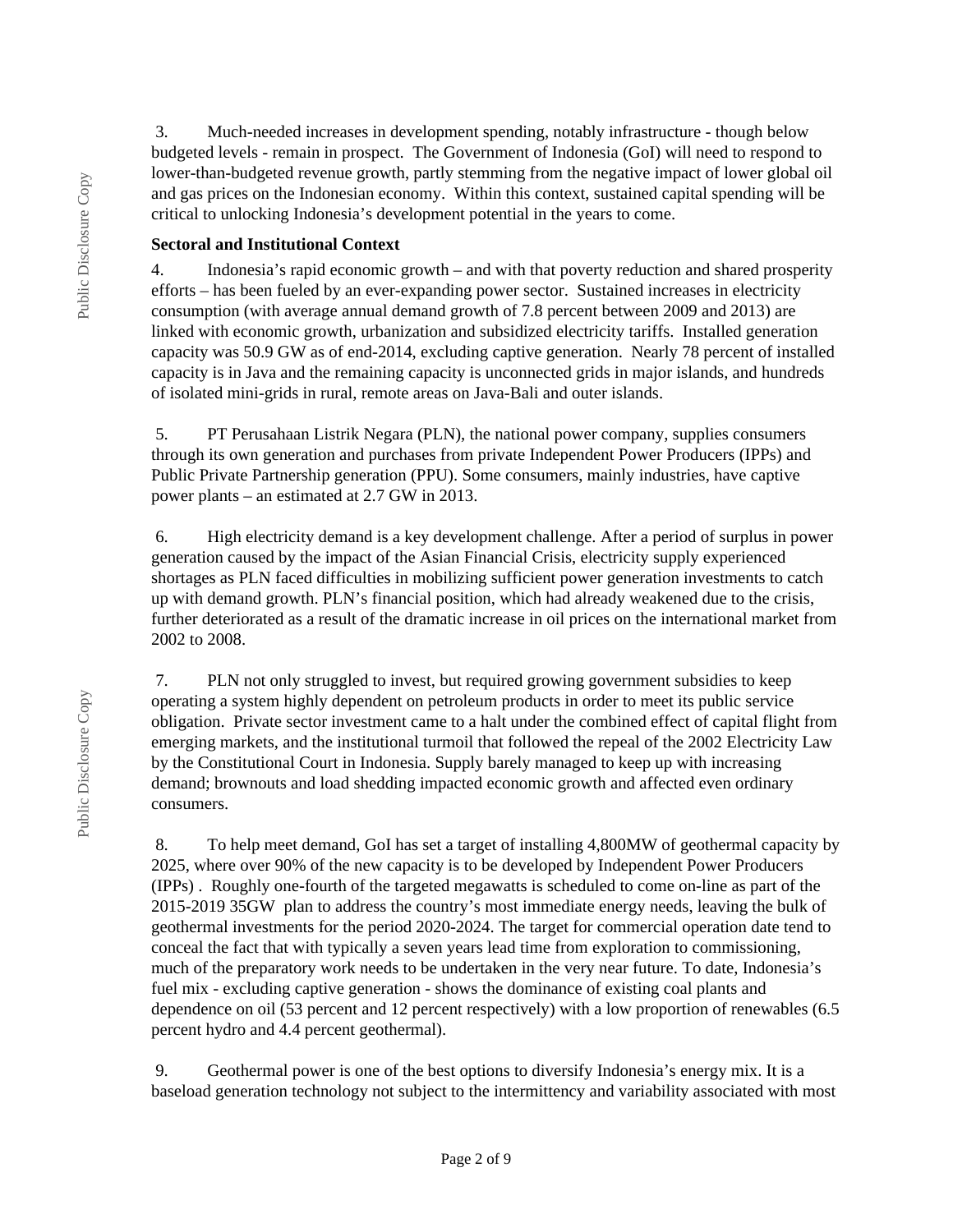renewable electricity sources. Indonesia's geothermal power potential is estimated at around 27,000 MW, roughly 40 percent of the world's endowment. Many of the geothermal resources in Indonesia are also ideally located on islands with major population centers where electricity demand is high and continues to grow, though there are also resources in more remote locations such as eastern Indonesia offering an opportunity for poverty alleviation through rural electrification, and/or displacing expensive diesel–fueled generation. Furthermore, as an indigenous and non-tradable energy source, it will also enhance the country's energy security and serve as a natural hedge against the volatility of fossil-fuel prices.

10. Only about five percent of the total geothermal resources in Indonesia are currently developed to produce power but geothermal development is a pillar of the country's Low Carbon Growth Strategy and a key development priority for the GoI . Ministry of Energy and Mineral Resources (MEMR)'s "Roadmap for Accelerated Development of New and Renewable Energy 2015-2025" sees geothermal contributing seven percentage points of GoI's renewable energy (RE) target of 23% by 2025 – today's overall RE installed capacity stands at 6%.

11. In order to increase the pace of geothermal development, the GoI has taken important steps to resolve institutional, regulatory and tariff constraints. In June 2014, the geothermal tariffs were revised for a fourth time, providing some relief to developers willing to take on exploration and development risks. In August 2014, the new Geothermal Law was issued. The Law allows centralizing geothermal concession tenders while securing the interest of local government in geothermal development through a production bonus - a benefit sharing mechanism - levied on top of any applicable taxes. Another important reform is the declassification of geothermal activities as "mining activities" that allows greater latitude for geothermal development in previously off-limits areas.

12. GoI has also established the US\$300 million Geothermal Fund Facility (GFF), which did not target the first capital-intensive step and riskiest part of the geothermal development process: exploratory drilling. The GFF aimed to provide loans against collateral only, ultimately resulting in a zero-disbursement rate. To date, the GFF has not yielded a satisfactory operating model to de-risk projects at the exploration stage. As a result, geothermal development has stalled. Only a very limited amount of private sector-led exploration has taken place on the basis of existing longstanding concession arrangements and in recent years only one private sector project (Sarulla planned for 320 MW) has reached financial closure.

13. Coordinated international development assistance has been focused on assisting GoI with addressing institutional and regulatory shortcomings, and providing support to downstream investment. Technical assistance (TA) from the World Bank (WB), Asian Development Bank (ADB) and several bilateral development partners has been supporting GoI with institutional, regulatory and tariff reforms. Specifically, the WB assisted GoI with the development of a pricing policy and robust regulatory provisions for geothermal development through the Global Environment Facility (GEF) and Asia Sustainable Energy Program (ASTAE). The first Indonesia Energy Sector Reform Development Policy Loan (DPL) will continue strengthening the regulatory environment, particularly focusing on implementation regulation for the Geothermal Law. With funding from the Energy Sector Management Assistance Program (ESMAP), the WB is also providing TA support with developing key risk mitigation models for geothermal exploration.

14. On the investment side, WB, International Finance Corporation (IFC) and ADB have been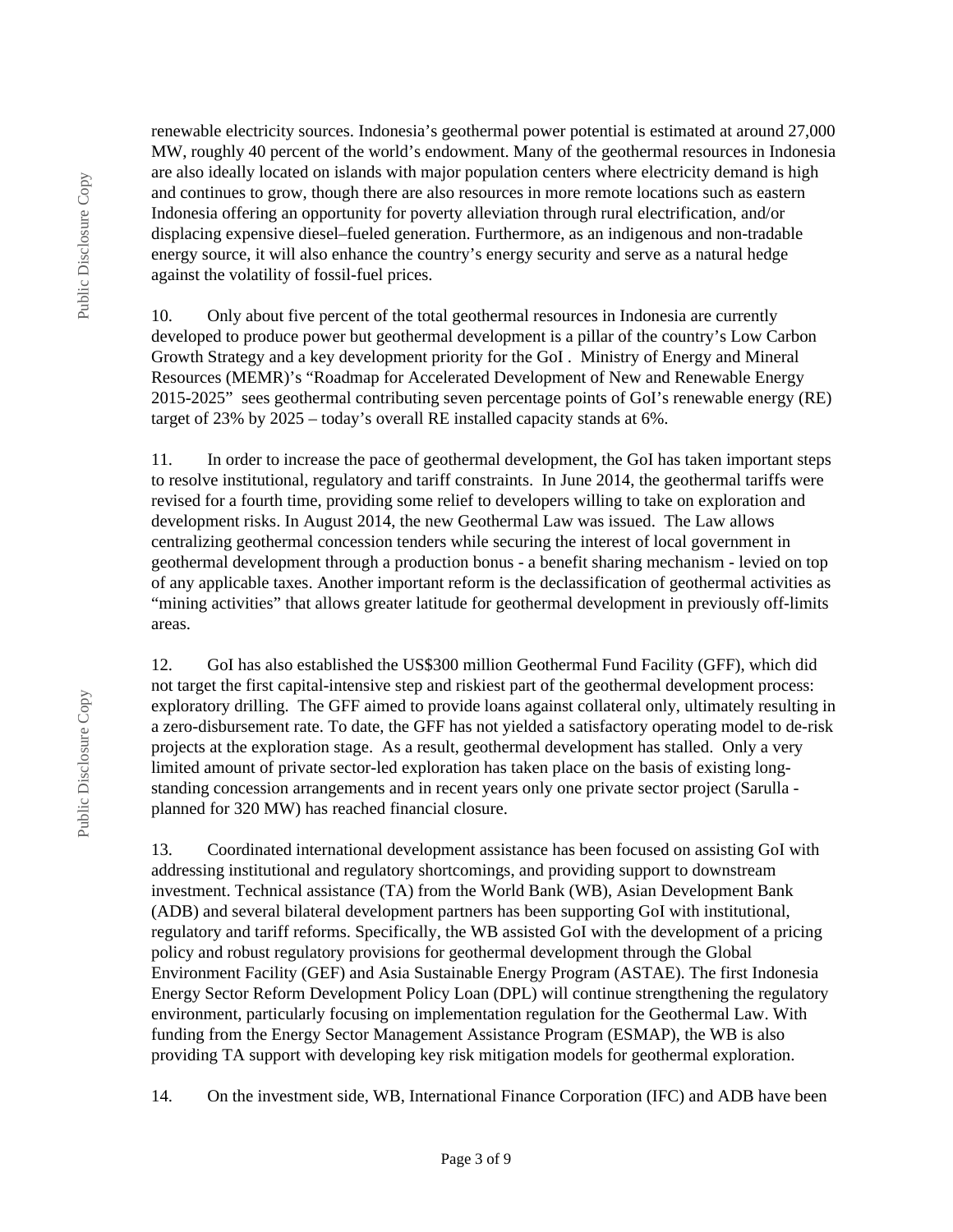supporting downstream operations in geothermal power in Indonesia. However, there are currently no schemes mitigating exploration drilling risks to attract private capital for geothermal development – a model which has proved its strength in developed markets such as, the USA and is being pursued in the developing geothermal markets of Turkey, Armenia and Mexico.

15. GoI's renewed emphasis on and commitment to geothermal development calls for continued technical assistance coupled with upstream investment interventions aimed at mitigating exploratory drilling risk. The 2014 Law marked some important progress in theIndonesian geothermal development landscape, but GoI realizes that meeting its ambitious targets by 2025 will require continued effort and support to remove existing barriers – particularly at the exploration drilling phase. To this end, GoI has transferred the administration of the funds in support of geothermal exploration (i.e. GFF) from Pusat Investasi Pemerintah (PIP) to PT Pusat Investasi Pemerintah (PT SMI), which is better suited to deal with exploration drilling risk than its predecessor. This is a significant change and the new fund administration arrangement offers an entry point for development partners to support geothermal development by replicating the international experience with de-risking exploration through risk-sharing type arrangements.

#### **Relationship to CAS**

16. The Joint IBRD/IFC/MIGA Country Partnership Strategy (CPS) with Indonesia for FY13-15 is aligned with the country's Master Plan for "Acceleration and Expansion of Indonesia's Economic Development 2011-2025", which seeks to accelerate development through a pro-growth, pro-jobs, pro-poor and pro-green strategy.

17. The proposed project supports two pillars identified in the draft 2015 Systematic Country Diagnostics (SCD) that are necessary to reduce poverty and increase shared prosperity in Indonesia, namely: (i) economic growth, which may be hampered by inadequate electricity infrastructure; and, (ii) the quality of natural resource governance and management, through an expansion of renewable energy development.

# **II. Proposed Development Objective(s)**

### **Proposed Development Objective(s) (From PCN)**

18. The Project Development Objective (PDO) is to facilitate investments in geothermal-based electricity.

#### **Key Results (From PCN)**

19. Key results indicators to monitor progress toward achievement of the PDO are:

• Financial closure on geothermal power plant projects securing investments in new capacity (MW)

- Private capital mobilized (US\$)
- Estimated GHG emission reduction compared to a business-as-usual baseline (tCO2/year)

20. In addition, the following intermediate result indicator will be adopted to track Citizen Engagement:

• Villages located next to exploration sites with at least one public consultation held (%)

### **III. Preliminary Description**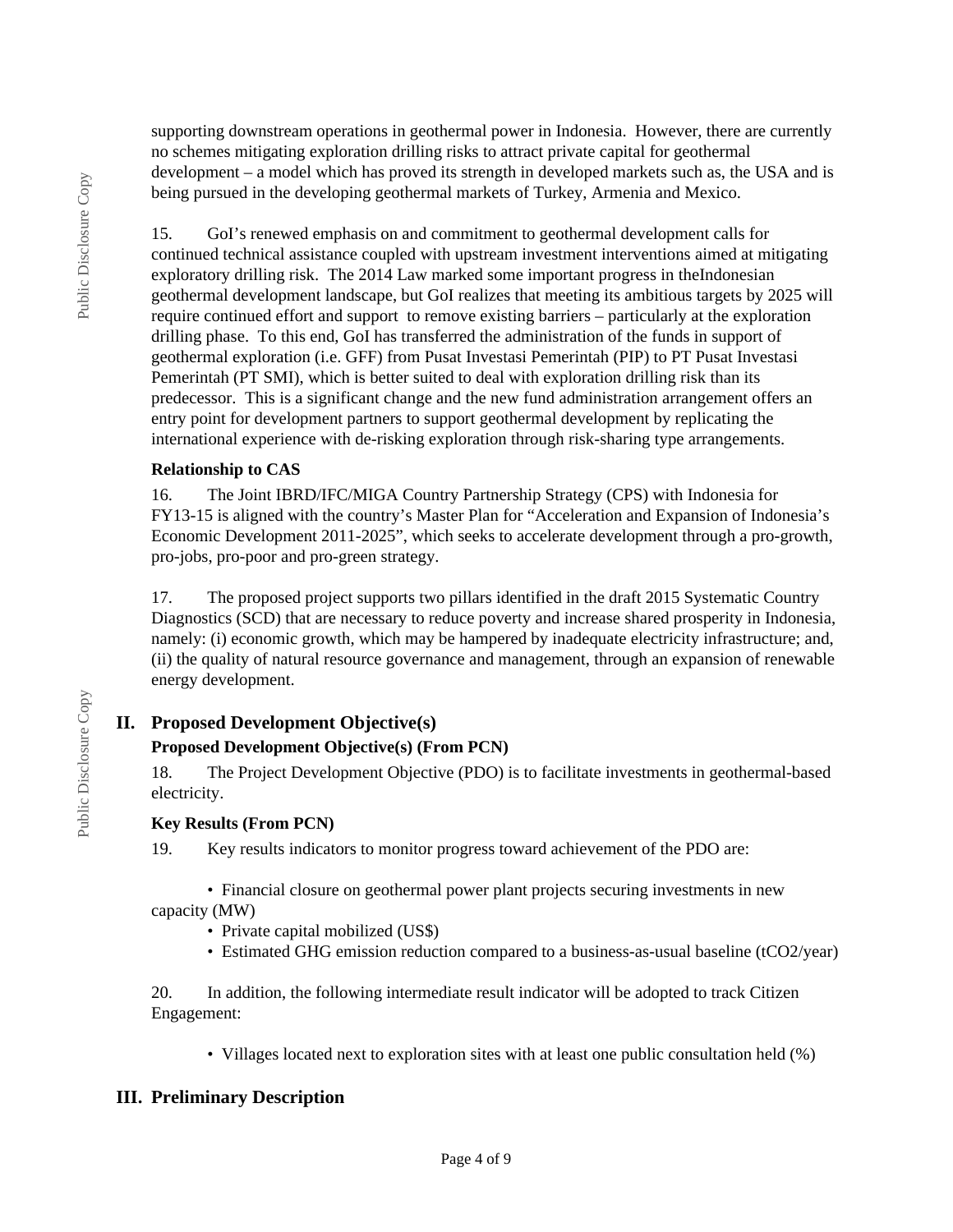#### **Concept Description**

21. Project Design: The proposed intervention complements GoI's efforts to reform the country's energy sector, supported through a wider WBG assistance program including a Development Policy Loan which is expected to include specific prior actions and indicative triggers related to geothermal development.

22. The Project will specifically address:

(i) the need for continued support for implementation of geothermal policy, tariff and licensing reform building on recently completed and ongoing technical assistance (TA) engagements ; and

(ii) development of an effective risk mitigation tool in support of geothermal exploratory drilling using successful elements from international best practice .

23. The Project will target current and prospective geothermal business permits holders across the Indonesian archipelago, including the main geothermal markets of Java and Sumatra. For prospective licensees, the Project will target both high and medium enthalpy resources. Emphasis will be on the utilization of medium-enthalpy resources to displace high-cost fossil alternatives outside the main load centers in Eastern Indonesia – where electrification rates are lowest and poverty rates are highest.

24. The proposed Project consists of two components. Component 1 would target the operationalization of the revamped GFF through a risk-sharing arrangement with a CTF US\$50 million convertible loan. Support eligibility would apply to both prospective and existing license holders.

Prospective Licensees:

25. If the exploration – to be funded by GFF with support from the Project and executed by a service company on behalf of GoI – is successful, a development and operation license will be issued to a developer through a competitive auction. At the time of financial closure, the developer will be required to refund the total costs of the exploration to GFF plus a risk premium to be paid to a dedicated facility. This replenishment of the GFF and CTF support would ensure sustainability in the risk mitigation scheme.

26. If the project does not come to financial closure, the licensee will not pay the full cost of the exploration back to the GFF. At this point the GFF will be refunded from the funds accumulated in the CTF-backed dedicated facility from payment of risk premiums. If the funds are insufficient, part (tentatively 50%) of the shortfall will be covered through a WB/CTF contingent loan pay-out, which could be partially or fully refunded if the dedicated facility receives additional funds from risk premiums.

27. Finally, it is suggested that the CTF funds will be given as a loan, and that the loan be converted into a grant if there is an unpaid balance in favor of the WB/CTF after 15 years of operation.

#### Existing Licensees: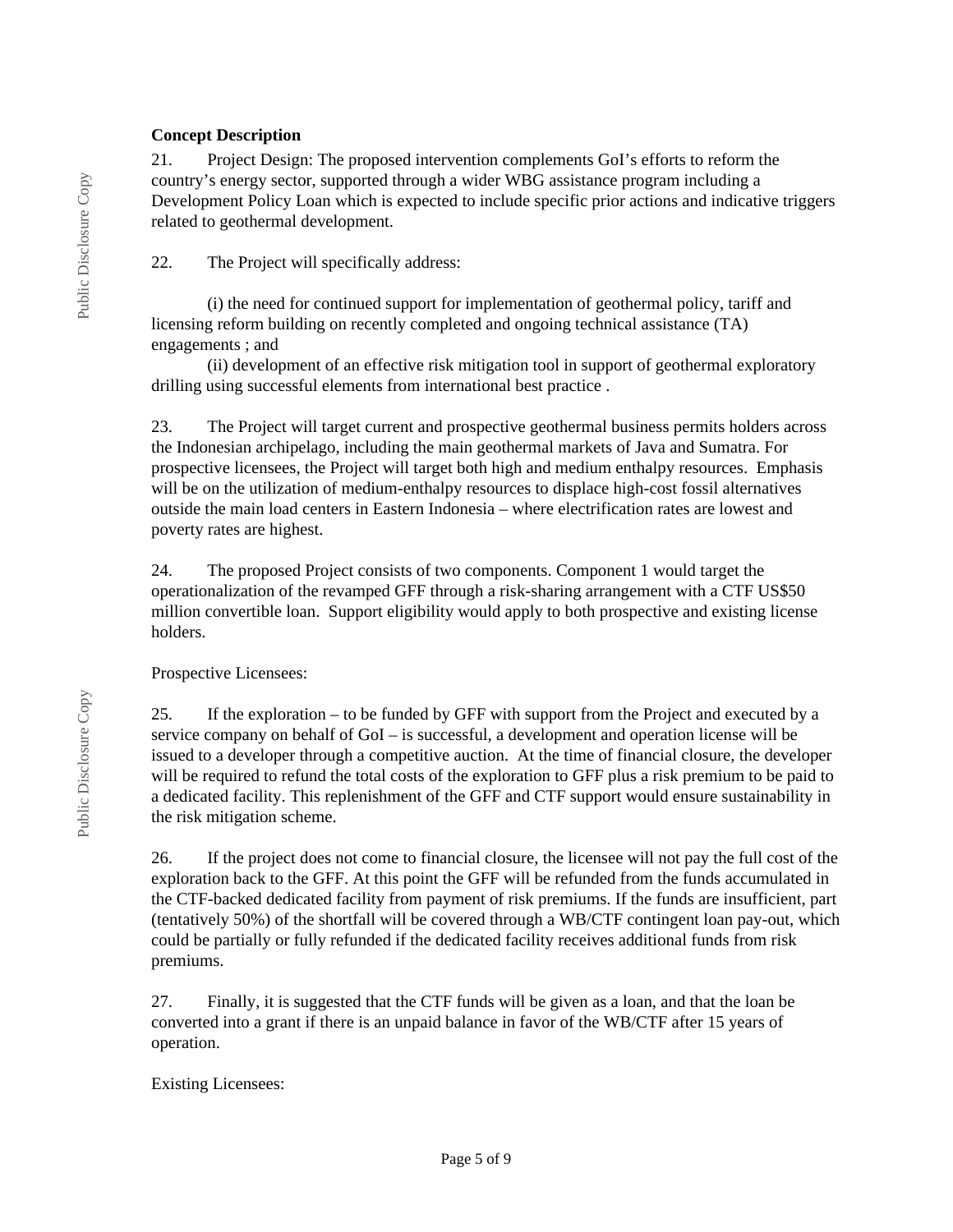28. In order to provide an incentive for exploration drilling to existing license holders the CTF and GFF funds could be used to reduce the cost of an insurance scheme for instance by entitling licensees to sell the geotechnical data obtained through "dry-hole drilling" related to a given field to the Geological Agency (Badan Geologi) at a price that would cover some of the drilling costs. In case where existing licensees abandon field development all together the returned license could then be re-auctioned and, upon new licensing, the GFF/CTF facility procedures and conditions for prospective license holders would apply.

29. Component 2 would comprise a coordinated multi-donor technical assistance package for which the key partners and areas of support have been identified as follows:

• Geothermal Up-Stream Development (US\$6.25 million): Building on the previous GEF engagement with the Indonesian geothermal sector , GEF support will mainly be focused on strengthening the indigenous capabilities for geothermal development by providing the resources needed in order to establish an efficient and effective exploration and tendering program . This effort will be supported by the Ministry of Finance with an indicative US\$5 million allocation. The partnership is key to attracting CTF financing (US\$50 million) and ultimately unlocking government and private sector investment commitments of about US\$2.5 billion.

• The Government of New Zealand: (US\$3.75 million): The resources put forward by the Government of New Zealand will support: (i) the effective collation and analysis of existing and new resources data through establishment of an effective, GIS based database, probably to be housed within Badan Geologi; (ii) the establishment of a robust resource and reserve estimation and reporting protocol to an internationally acceptable standard; (iii) the prioritization of potential sites for geothermal development; and (iv) capacity building for tendering as well as executing an exploration program.

30. Building on previous engagement with the Climate Change Development Policy Loans, additional support (tentative US\$300 thousand) for Component 2 may be provided by Agence Française de Développement (AFD). Further details will be provided during preparation following AFD's internal technical discussions.

31. In a later phase it is envisaged that an IBRD loan in the amount of US\$300 million could support mid-stream investments such as production drilling of steam fields. Furthermore, a partnership with the Carbon Partnership Facility (CPF) on "New Scaled-up Crediting Mechanisms" for emission reductions will be explored. A detailed description of the project design is provided in the supplementary Information Note.

32. Project Cost and Financing: A summary table of project cost and financing is provided below.

| <b>Exploration Drilling</b> | Technical Assistance Contingent Loan | Total               |
|-----------------------------|--------------------------------------|---------------------|
| Geothermal                  |                                      |                     |
| Fund Facility US\$300.00 M  |                                      | <b>US\$300.00 M</b> |
| <b>GEF</b>                  | <b>US\$6.25 M</b>                    | <b>US\$6.25 M</b>   |
| Govt. of NZ                 | <b>US\$3.75 M</b>                    | <b>US\$3.75 M</b>   |
| <b>AFD</b>                  | <b>US\$0.30 M</b>                    | <b>US\$0.30 M</b>   |
|                             |                                      |                     |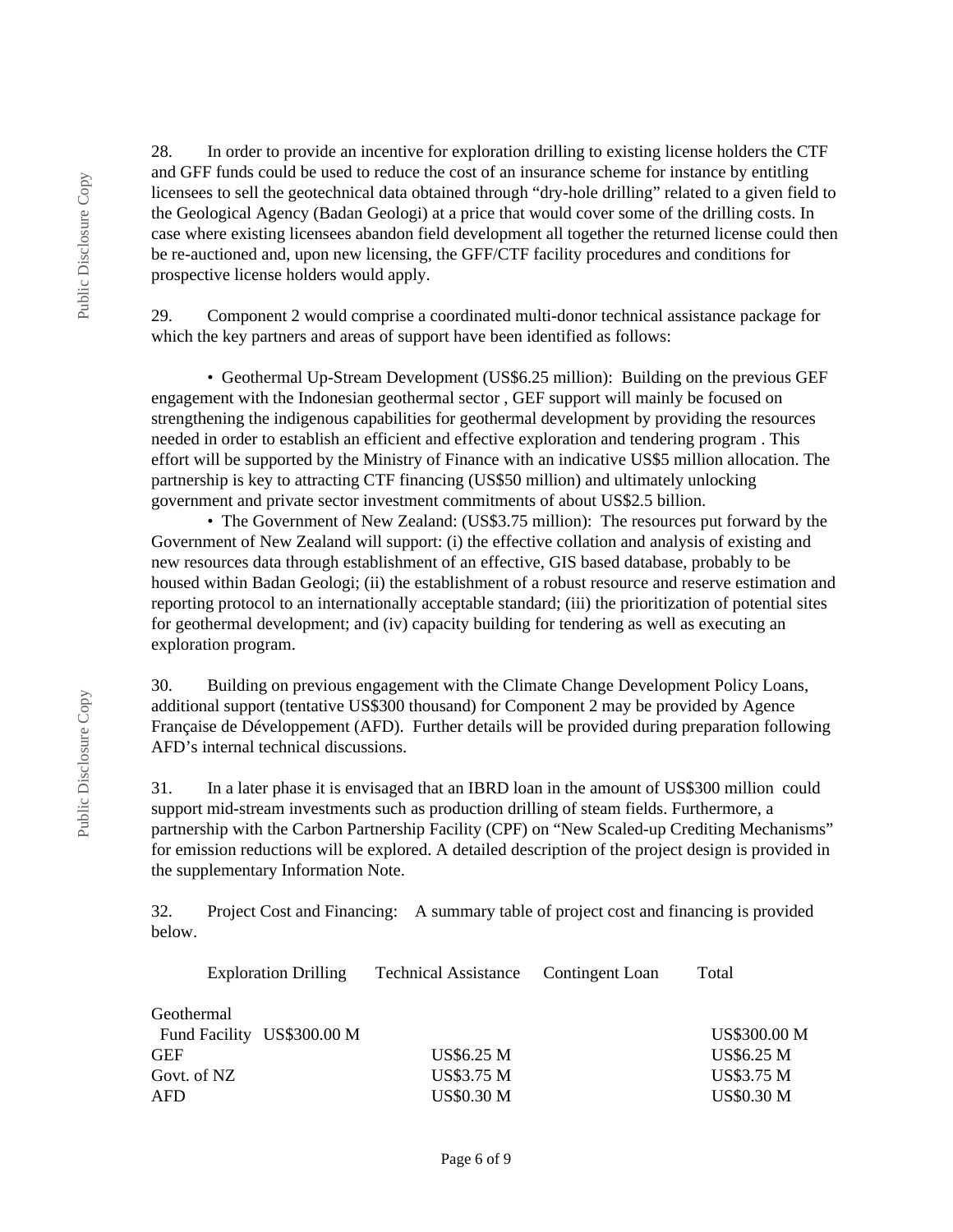| ${\rm CTF}$ |                     |                    | <b>US\$50.00 M</b> | <b>US50.00 M</b>    |
|-------------|---------------------|--------------------|--------------------|---------------------|
| Total       | <b>US\$300.00 M</b> | <b>US\$10.30 M</b> | US\$50.00 M        | <b>US\$360.30 M</b> |

33. In addition, the project is expected to unlock downstream investments of US\$2.5 billion. It is assumed that about 20% would be implemented by the public sector (possibly supported by a subsequent IBRD loan), with another 80% provided by the private sector.

|                | <b>Operation Funding</b> | Total               |
|----------------|--------------------------|---------------------|
| <b>IBRD</b>    | <b>US\$300.00 M</b>      | <b>US\$300.00 M</b> |
| Private Sector |                          |                     |
| & PLN/PGE      | US\$2,200.00 M           | US\$2,200.00 M      |
| Total          | US\$2,500.00 M           | US\$2,500.00 M      |

34. Rationale for Public Sector Financing: GoI expects 90% of new geothermal capacity to be developed by IPPs. To incentivize private sector participation, public interventions would need to be targeted at removing – or at least reducing – key geothermal development barriers, first and foremost: exploration drilling risks.

35. Exploration drilling comes with a hefty price tag of up to US\$8 million per well plus supporting infrastructure, which can be prohibitive for project developers who are not guaranteed downstream returns on their pre-production investments. Exploratory drilling also constitutes the biggest barrier to obtaining financing as it increases investors' equity return requirements. Moreover, there is little appetite from the private sector to fund projects where the nature and extent of the resource are unknown.

36. The original GFF design based on collateral-backed loans failed to adequately address the high exploration risk issues. The GFF loans were to be paid back in full e ven in the case of unsuccessful drilling. The proposed Project will utilize CTF resources to develop a risk-sharing arrangement for resource estimation. This will be done on the basis of the knowledge distilled from the international experience (mainly in the US where risk sharing arrangements are common) and engagements such as Turkey's Geothermal Development Project and Armenia's GeothermalExploratory Drilling Project.

37. The proposed Project will demonstrate a portfolio approach to exploration drilling, where the overall risk is shared. This would unlock the use of the funds that GoI have committed for GFF (and subsequent private sector investment) through risk sharing with the CTF funds and bringing in international experience to provide comfort against concerns related to possible loss of government funds for unsuccessful projects as per the Law of State Finance 17/2003.

38. Sustaining the achievements of previous and existing engagement , GEF, Government of New Zealand and possibly AFD resources will be mobilized to provide technical assistance (TA) which would play a critical role in enabling the proposed Project.

39. Value-added of Bank's Support: This stems from the complementarity of services offered by the WBG and its global presence and knowledge applicable to the Indonesian energy sector.

40. Complementarity of Services Offered: It is envisaged that the Project will bring together grant-funded technical assistance from the Global Environmental Facility (GEF) and funding for risk mitigation models from the Clean Technology Fund (CTF). This could at a later stage be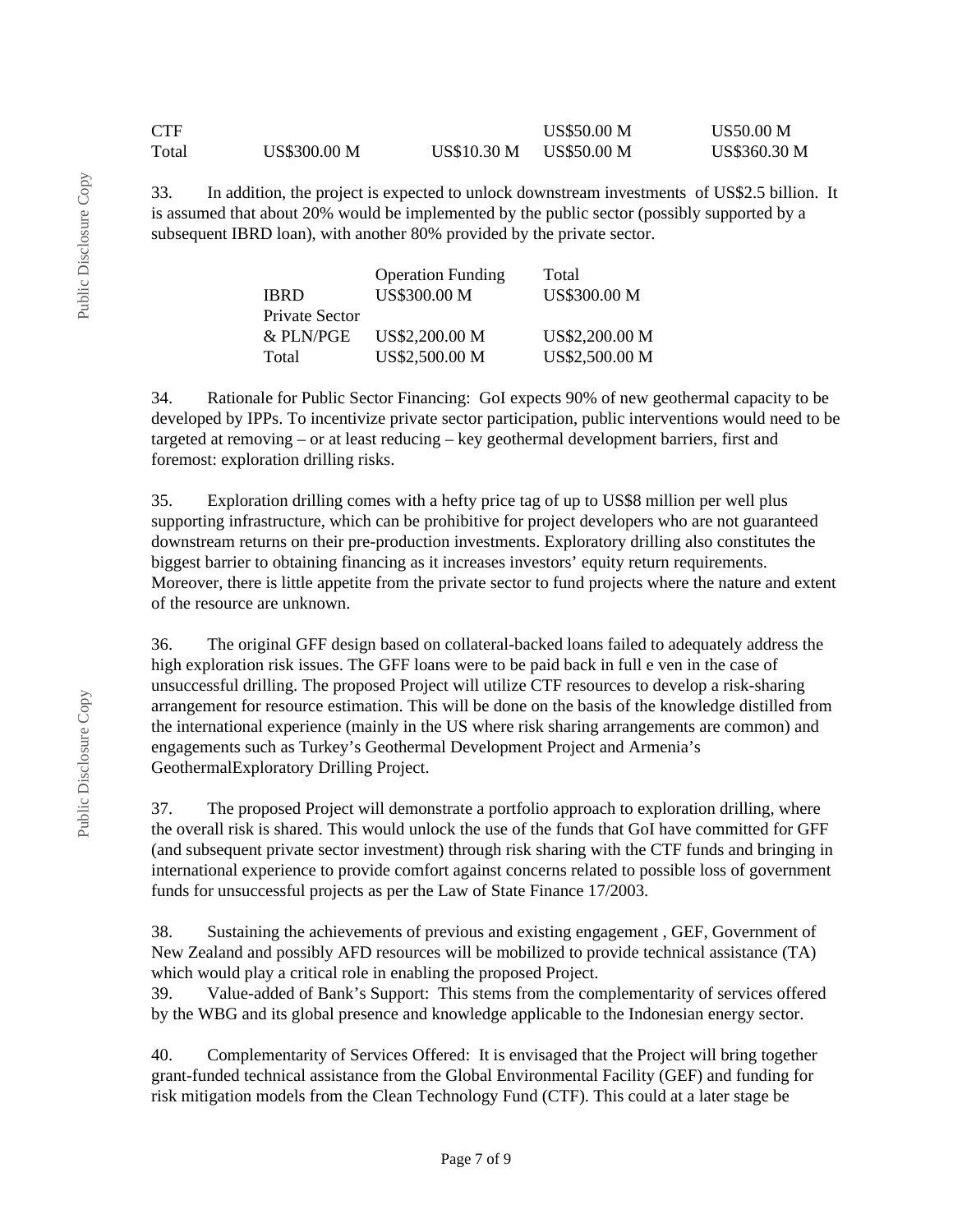followed up by mid- and down-stream investments in the form of IBRD and/or IFC commitments. Given the structure of the power market in Indonesia, there is also an opportunity to include MIGA through its Non-Honoring of Sovereign Financial Obligations product.

41. Global Presence and Knowledge: The Bank's support would build on the existing body of work and previous engagements in the global and Indonesia geothermal space. Globally, experiences such as, the World Bank's Turkey Geothermal Development Project, Armenia Geothermal Exploratory Drilling Project, Geothermal Energy Development Program (GeoFund), and African Rift Geothermal Development Program (ARGeo), and KfW's Geothermal Risk Mitigation Facility for East Africa all provide relevant input to the project design .

42. In the Indonesian context, past World Bank activities which inform this operation are: (i) the PPIAF-funded Assessment of Geothermal Resource Risks, which took stock of the international experience with geothermal development and distilled mitigations options applicable to Indonesia; and (ii) the GEF-funded Geothermal Power Generation Development Project, which inter-alia supported the development of a pricing and compensation policy for geothermal power.

43. In addition to the Bank's past experience, ongoing activities which inform this operation are: (i) the CTF-backed IBRD, ADB Private Section Operations Department (PSOD) and IFC downstream investment projects and related technical assistance programs, which target to bring online 1560MW of new geothermal installed capacity ; and (ii) the Climate Change Development Policy Loans, which, provided collectively by the World Bank, JICA and AFD, further support the development of a pricing and compensation policy that is necessary to address the higher financial cost of geothermal electricity compared with coal-based power.

| <b>Safeguard Policies Triggered by the Project</b> | Yes | N <sub>0</sub> | <b>TBD</b> |
|----------------------------------------------------|-----|----------------|------------|
| Environmental Assessment OP/BP 4.01                | X   |                |            |
| Natural Habitats OP/BP 4.04                        | x   |                |            |
| Forests OP/BP 4.36                                 | ×   |                |            |
| Pest Management OP 4.09                            |     | ×              |            |
| Physical Cultural Resources OP/BP 4.11             | x   |                |            |
| Indigenous Peoples OP/BP 4.10                      | x   |                |            |
| Involuntary Resettlement OP/BP 4.12                | x   |                |            |
| Safety of Dams OP/BP 4.37                          | ×   |                |            |
| Projects on International Waterways OP/BP 7.50     |     | $\mathbf x$    |            |
| Projects in Disputed Areas OP/BP 7.60              |     | x              |            |

### **IV. Safeguard Policies that might apply**

### **V. Financing (in USD Million)**

| Total Project Cost:     | 360.30   | <b>Total Bank Financing:</b> | 0.00 |               |
|-------------------------|----------|------------------------------|------|---------------|
| <b>Financing Gap:</b>   | $0.00\,$ |                              |      |               |
| <b>Financing Source</b> |          |                              |      | <b>Amount</b> |
| Borrower                |          |                              |      | 300.00        |